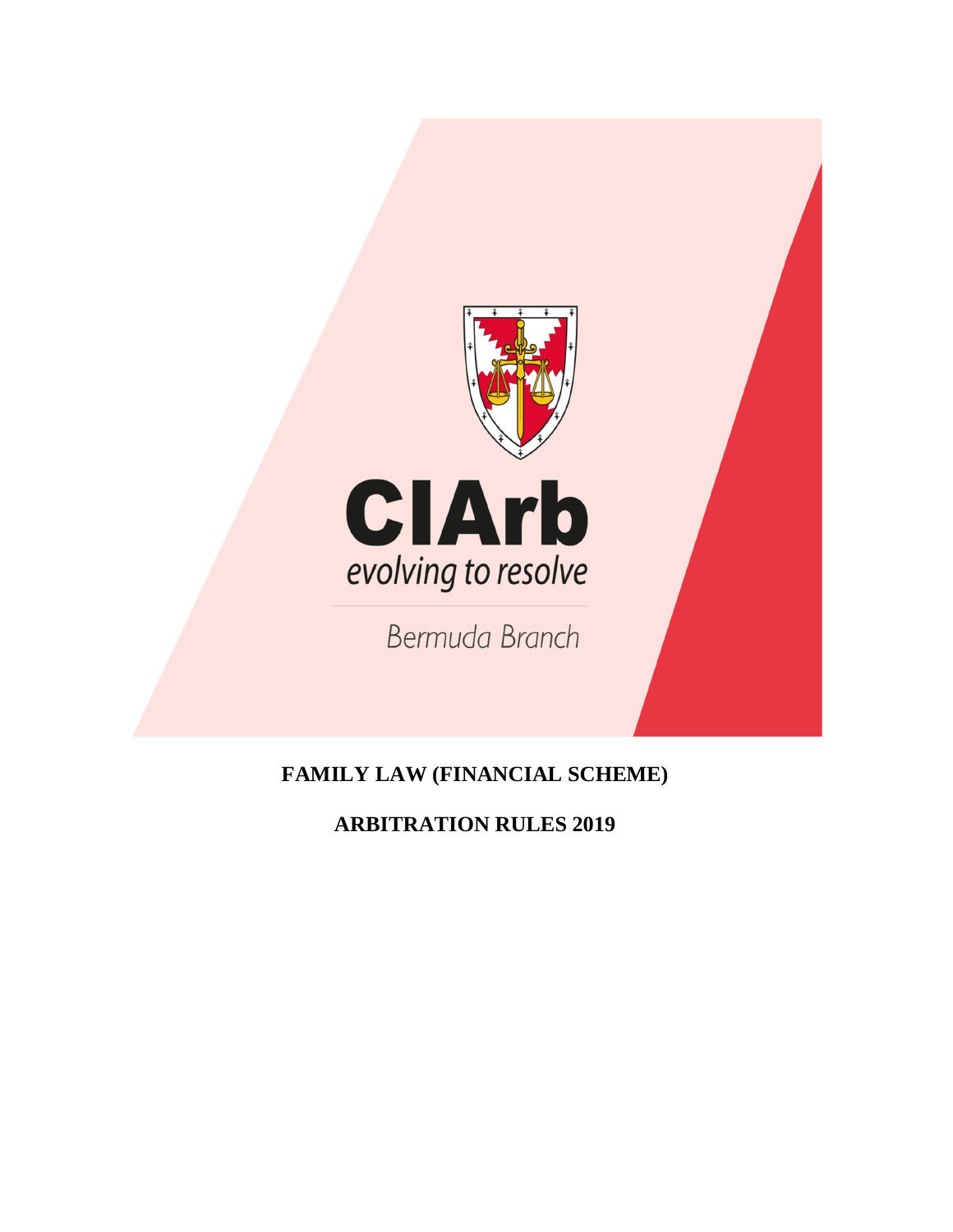Chartered Institute of Arbitrators 12 Bloomsbury Square London, United Kingdom WC1A 2LP T: +44 (0)20 7421 7444 E: info@ciarb.org www.ciarb.org Registered Charity: 803725

The Chartered Institute of Arbitrators is a learned society that works in the public interest to promote and facilitate the use of Alternative Dispute Resolution (ADR) mechanisms. Founded in 1915 and with a Royal Charter granted in 1979, it is a UK- based membership charity that has gained international presence in more than 100 countries and has more than 14,000 professionally qualified members around the world. The Bermuda Branch has been in operation since 1996. While the Chartered Institute of Arbitrators has used its best efforts in preparing this publication, it makes no representations or warranties with respect to the accuracy or completeness of its content and specifically disclaims any implied warranties of merchantability or fitness for a particular purpose.

All rights are reserved. No part of this publication may be reproduced, stored in a retrieval system or transmitted in any form or by any means, electronic, mechanical, photocopying, recording or otherwise, without the prior permission in writing of the Chartered Institute of Arbitrators. Enquiries concerning the reproduction outside the scope of these rules should be sent to the Chartered Institute of Arbitrators' Department of Research & Academic Affairs.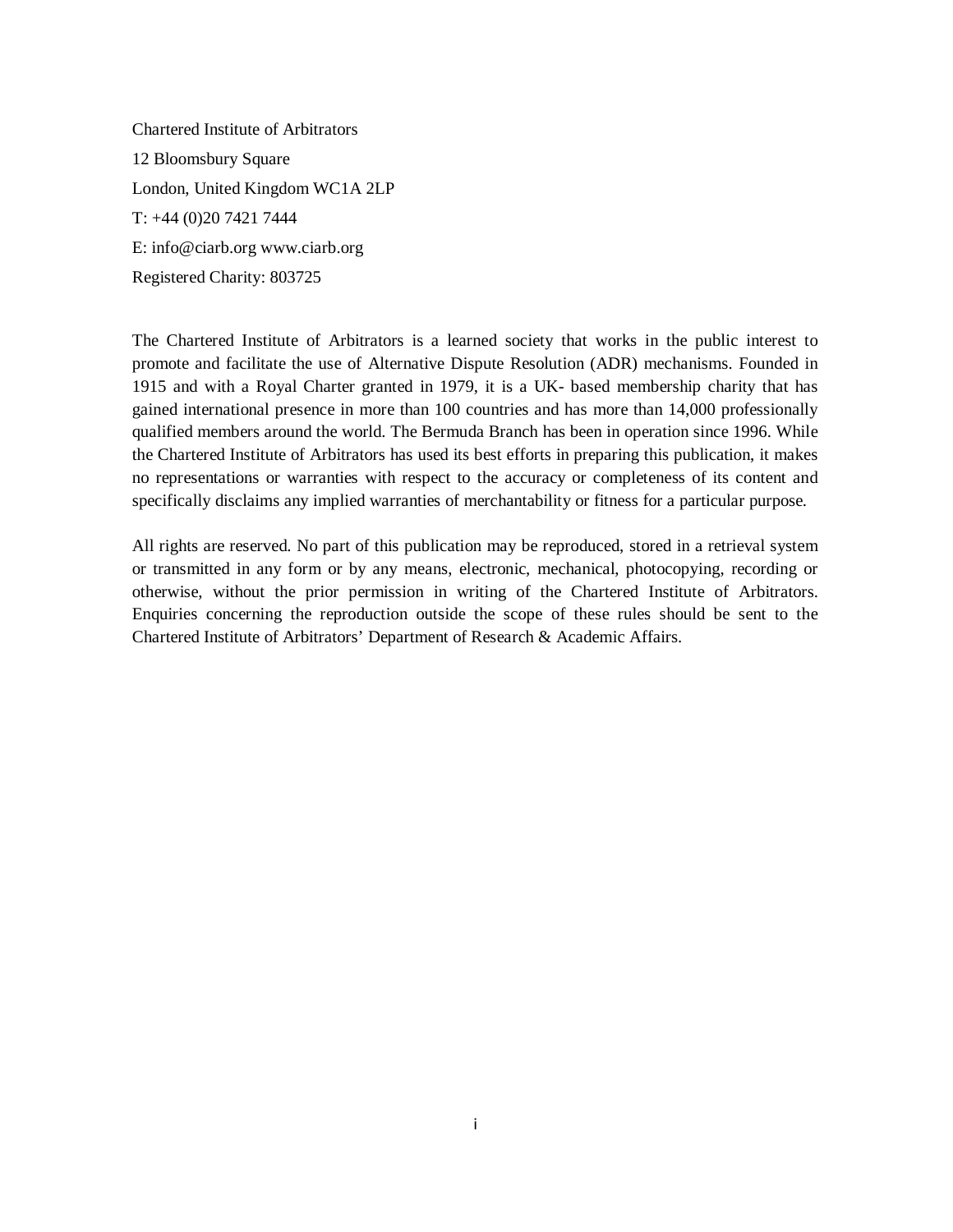## **FAMILY LAW (FINANCIAL SCHEME)**

## **ARBITRATION RULES 2019**

#### **Article 1 – Introductory**

- 1.1 The Family Law Arbitration Financial Scheme ("the Financial Scheme") is a scheme under which financial or property disputes with a family background may be resolved by arbitration. The Financial Scheme is administered by the Chartered Institute of Arbitrators (Bermuda Branch) ("the Institute"). The Financial Scheme is based on the UK's Institute of Family Law Arbitrators Limited's Family Law Arbitration Financial Scheme Arbitration Rules 2018.
- 1.2 Disputes referred to the Financial Scheme will be arbitrated in accordance with:
	- (a) the provisions of the Arbitration Act 1986 ('the Act');
	- (b) these Rules, to the extent that they exclude, replace or modify the nonmandatory provisions of the Act; and
	- (c) the agreement of the parties, to the extent that that excludes, replaces or modifies the non-mandatory provisions of the Act or these Rules; except that the parties may not agree to exclude, replace or modify Art.3 (Applicable Law).
- 1.3 The parties may not amend or modify these Rules or any procedure under them after the commencement of the arbitration unless the arbitrator agrees to such amendment or modification; and may not amend or modify Art.3 (Applicable Law) in any event.
- 1.4 Expressions used in these Rules which are also used in the Act have the same meaning as they do in the Act.

#### **Article 2 – Scope of the Financial Scheme**

- 2.1 The Financial Scheme covers financial and property disputes arising from:
	- (a) marriage and its breakdown (including financial provision on divorce, judicial separation or nullity);
	- (b) civil partnership and its breakdown;
	- (c) co-habitation and the ending of co-habitation;
	- (d) parenting or those sharing parental responsibility;
	- (e) provision for dependants from the estate of the deceased.
- 2.2 The Financial Scheme covers (but is not limited to) financial and property related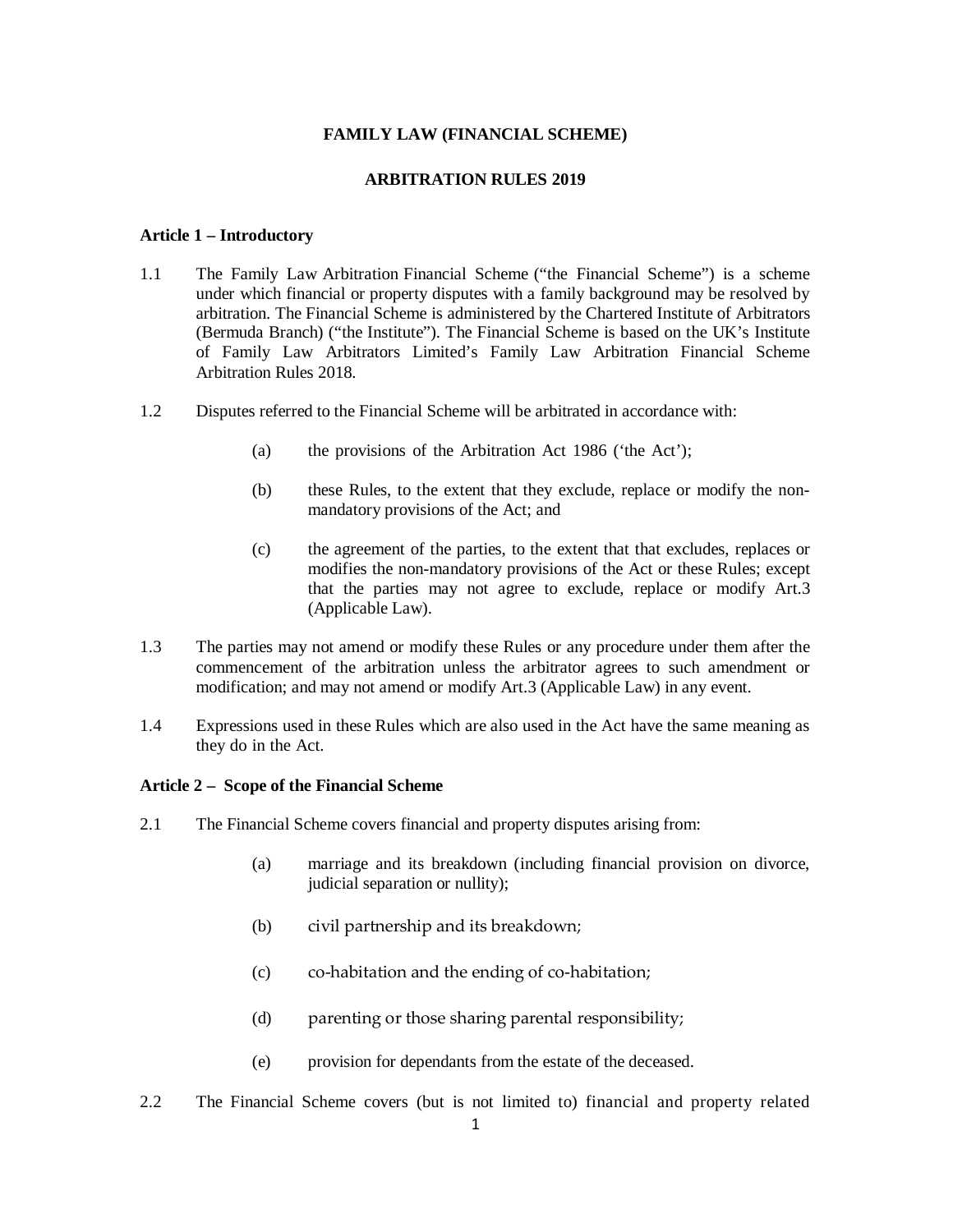claims which relating to or arising from the following statutes:

- (a) the Matrimonial Causes Act 1974;
- (b) the Law Reform (Husband and Wife) Act 1977;
- (c) the Succession Act 1974;
- (d) the Domestic Partnerships Act 2018.
- 2.3 The Financial Scheme does not apply to disputes directly concerning:
	- (a) the liberty of individuals;
	- (b) the status either of individuals or of their relationship;
	- (c) the care or parenting of children;
	- (d) bankruptcy or insolvency;
	- (e) any person or organisation which is not a party to the arbitration.

#### **Article 3 – Applicable law**

3. The arbitrator will decide the substance of the dispute only in accordance with the law of Bermuda. The arbitrator may have regard to, and admit evidence of, the law of another country insofar as, and in the same way as, a Judge exercising the jurisdiction of the Supreme Court of Bermuda would do so.

#### **Article 4 – Starting the Arbitration**

- 4.1 The parties may refer a dispute to arbitration under the Financial Scheme by letter citing these Rules, signed by the parties or their legal representatives, and submitting it to the Institute.
- 4.2 The Institute has a Financial Panel of arbitrators ('the Financial Panel') comprising Members of the Institute who are experienced family law professionals with particular expertise in financial matters.
- 4.3 The parties may agree to nominate a particular arbitrator from the Financial Panel. In such circumstances, the Institute will offer the appointment to the agreed arbitrator. If the appointment is not accepted by their first choice of arbitrator the parties may, if they agree, make a second or subsequent choice. Otherwise, it will be offered to another member of the Financial Panel chosen by the Institute in accordance with paragraph 4.5 below.
- 4.4 The parties may agree on a shortlist of arbitrators from the Financial Panel any one of whom would be acceptable to them, and may ask the Institute to select one of the arbitrators on the shortlist without reference to any criteria. In this case, the Institute will offer the appointment to one of the shortlisted arbitrators chosen at random. If the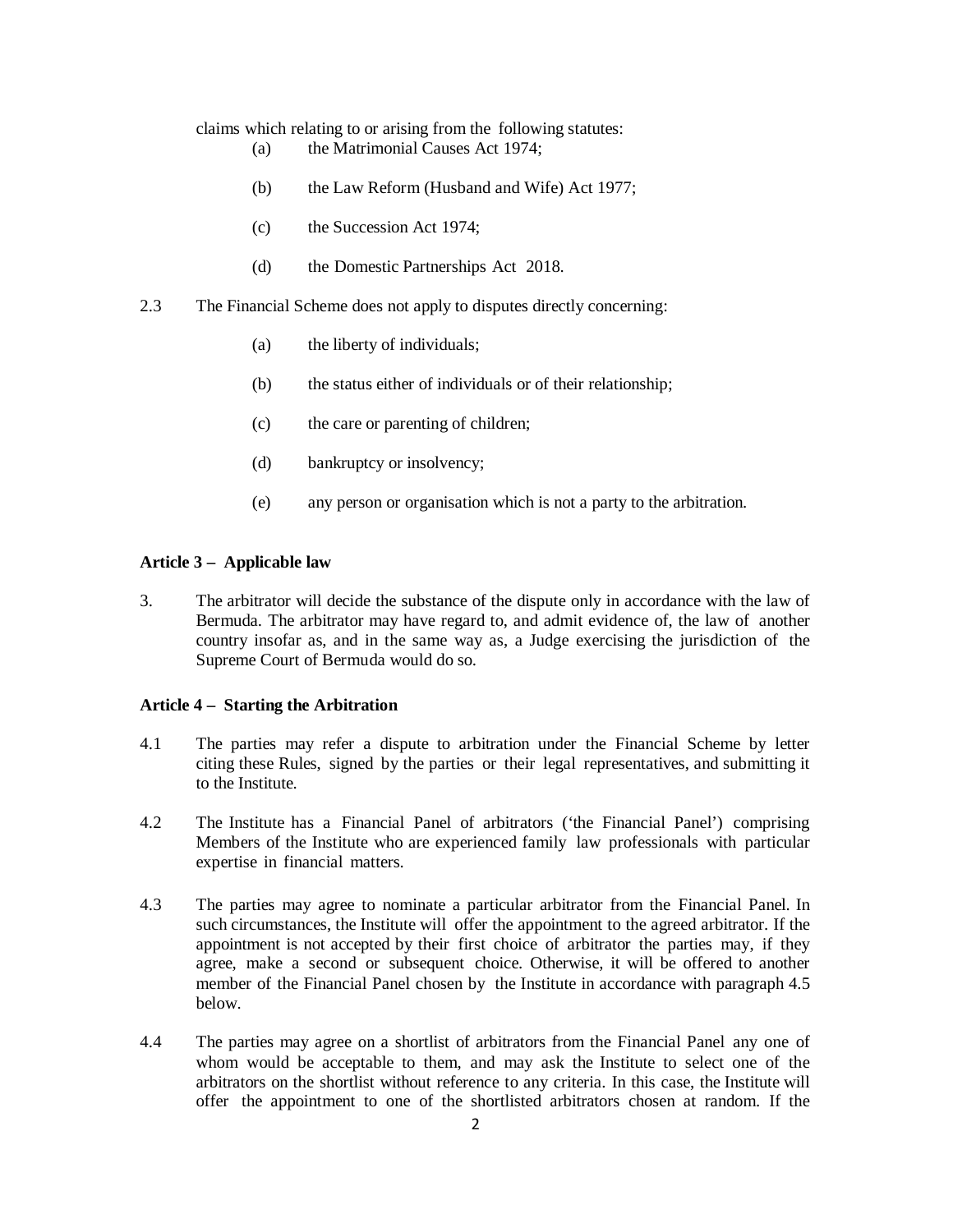appointment is not accepted by the first choice of arbitrator, the Institute will offer the appointment to a second or subsequent shortlisted arbitrator, similarly chosen at random. If none of the shortlisted arbitrators accepts the appointment, the Institute will inform the parties and invite them to submit further agreed names.

- 4.5 In all other cases (including if so requested by the parties) the Institute will offer the appointment to a sole arbitrator from the Financial Panel whom it considers appropriate having regard to the nature of the dispute; any preferences expressed by the parties as to the qualifications, areas of experience, expertise or other attributes of the arbitrator; and any other relevant circumstances.
- 4.6 If, after considering any representations from the parties, either the Institute or the arbitrator considers that the dispute is not suitable for arbitration under the Financial Scheme, then the parties will be so advised and their reference of the matter to the Financial Scheme will be treated as withdrawn.
- 4.7 The arbitration will be regarded as commenced when the arbitrator communicates to the parties his or her acceptance of the appointment.
- 4.8 Except as provided in Art.4.9, a party to an arbitration under the Financial Scheme may be represented in the proceedings by a lawyer or other person chosen by that party; or, if he or she is acting in person, may receive the advice and assistance of a McKenzie Friend.
- 4.9 If at any time the arbitrator forms the view that the participation of a non-lawyer representative or the assistance given by a McKenzie Friend unreasonably impedes or is likely to impede the conduct of the arbitral proceedings or the administration of justice, the arbitrator may direct that the relevant party should not continue to be so represented or assisted, as the case may be, and provide reasons in writing.
- 4.10 All appointments by the Institute are subject to the Institute's prevailing fees and charges for such services.

# **Article 5 – Arbitrator's Appointment**

- 5.1 Before accepting the appointment or as soon as the relevant facts are known, the arbitrator will disclose to the parties any actual or potential conflict of interest or any matter that might give rise to justifiable doubts as to his or her impartiality.
- 5.2 In the event of such disclosure, the parties, or either of them (as appropriate), may waive any objection to the arbitrator continuing to act, in which case the arbitrator may commence or continue with the arbitration. If an objection is maintained, the arbitrator will decide whether to continue to act, subject to any agreement by the parties to revoke his or her authority or intervention by the court.
- 5.3 An arbitrator may not accept appointment in any dispute in relation to which he or she has acted in a different capacity; and after accepting appointment, the arbitrator may not concurrently or subsequently act in relation to the same dispute in a different capacity.
- 5.4 If the arbitrator ceases to act through revocation of his or her authority, removal by the court, resignation or death, or is otherwise unable, or refuses, to act, and either party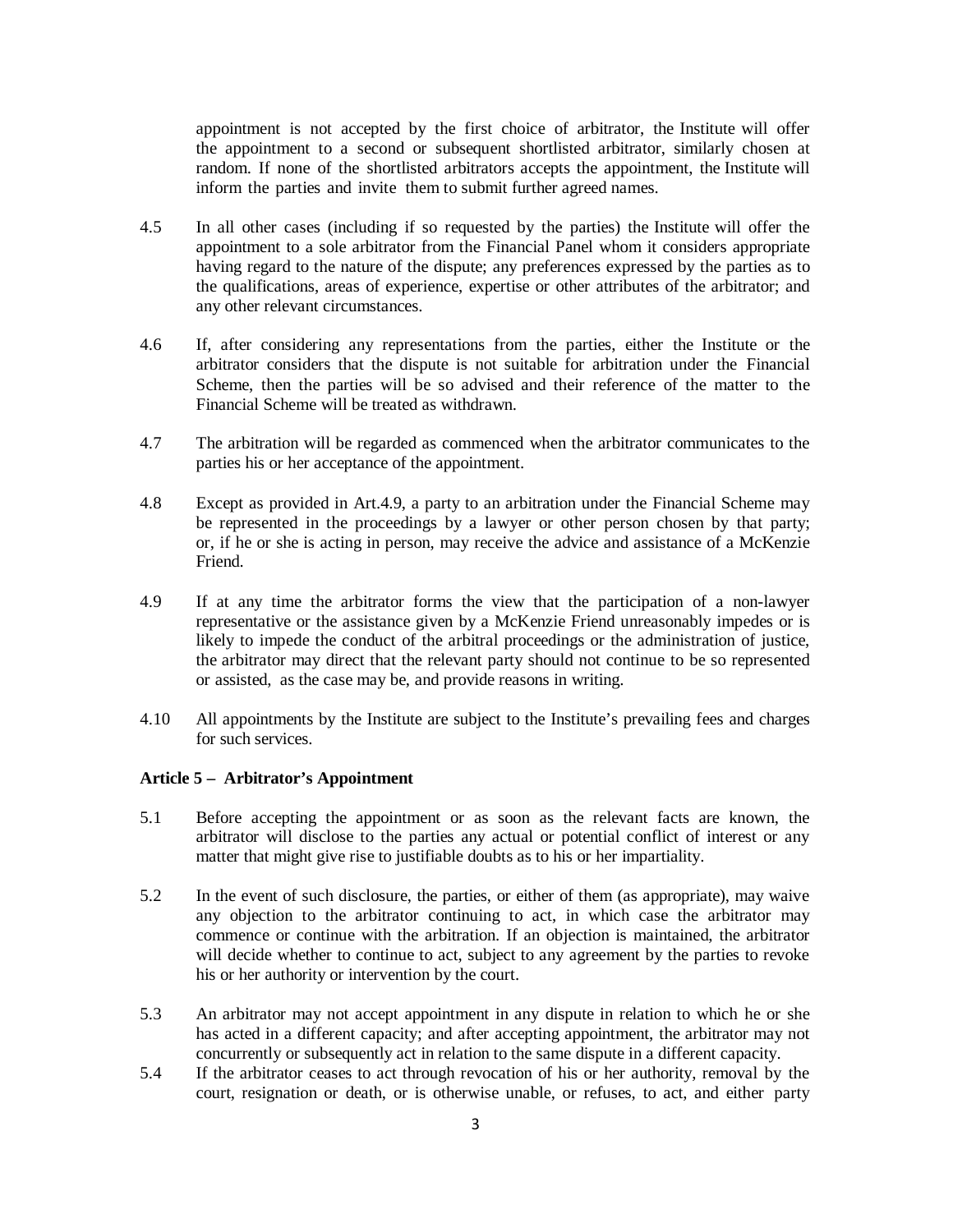or the existing arbitrator so requests, the Institute may appoint a replacement arbitrator from the Financial Panel.

5.5 The replacement arbitrator may determine whether and if so to what extent the previous proceedings should stand.

## **Article 6 – Communications between parties, the arbitrator and the Institute**

- 6.1 Any communication between the arbitrator and either party will be copied to the other party.
- 6.2 Unless agreed by the parties, the arbitrator will designate one party as the claimant and the other as respondent.
- 6.3 The arbitrator will not discuss any aspect of the dispute or of the arbitration with either party or their legal representatives in the absence of the other party or their legal representatives, unless such communication is solely for the purpose of making administrative arrangements.
- 6.4 The Institute will not be required to enter into any correspondence concerning the arbitration or its outcome.

#### **Article 7 – Powers of the Arbitrator**

- 7.1 The arbitrator will have all the powers given to an arbitrator by the Act.
- 7.2 In relation to substantive relief of an interim or final character, the arbitrator will have the power to make orders or awards to the same extent and in the same or similar form as would a Judge exercising the jurisdiction of the Supreme Court of Bermuda. (For the avoidance of doubt, the arbitrator's power does not extend to interim injunctions; committal; or jurisdiction over non-parties without their agreement.)
- 7.3 The arbitrator will have the power to award interest whether or not it is specifically claimed.
- 7.4 If the arbitrator considers that the dispute is not suitable for arbitration under the Financial Scheme the arbitrator will have the power to terminate the proceedings.
- 7.5 The parties may agree that a third party or parties be joined to the arbitration provided that the third party or parties agree in writing: (a) to be so joined; (b) to abide by the Financial Scheme Rules; and (c) to be bound by any award made by the arbitrator. In such a case, the arbitrator may join the third party or parties to the arbitration on such terms as may be agreed by all relevant parties, or as may be directed by the arbitrator.

#### **Article 8 – Powers of the Arbitrator concerning Procedure**

8.1 The arbitrator will decide all procedural and evidential matters, subject to the right of the parties to agree any matter (if necessary, with the concurrence of the arbitrator (see Art.1.3)).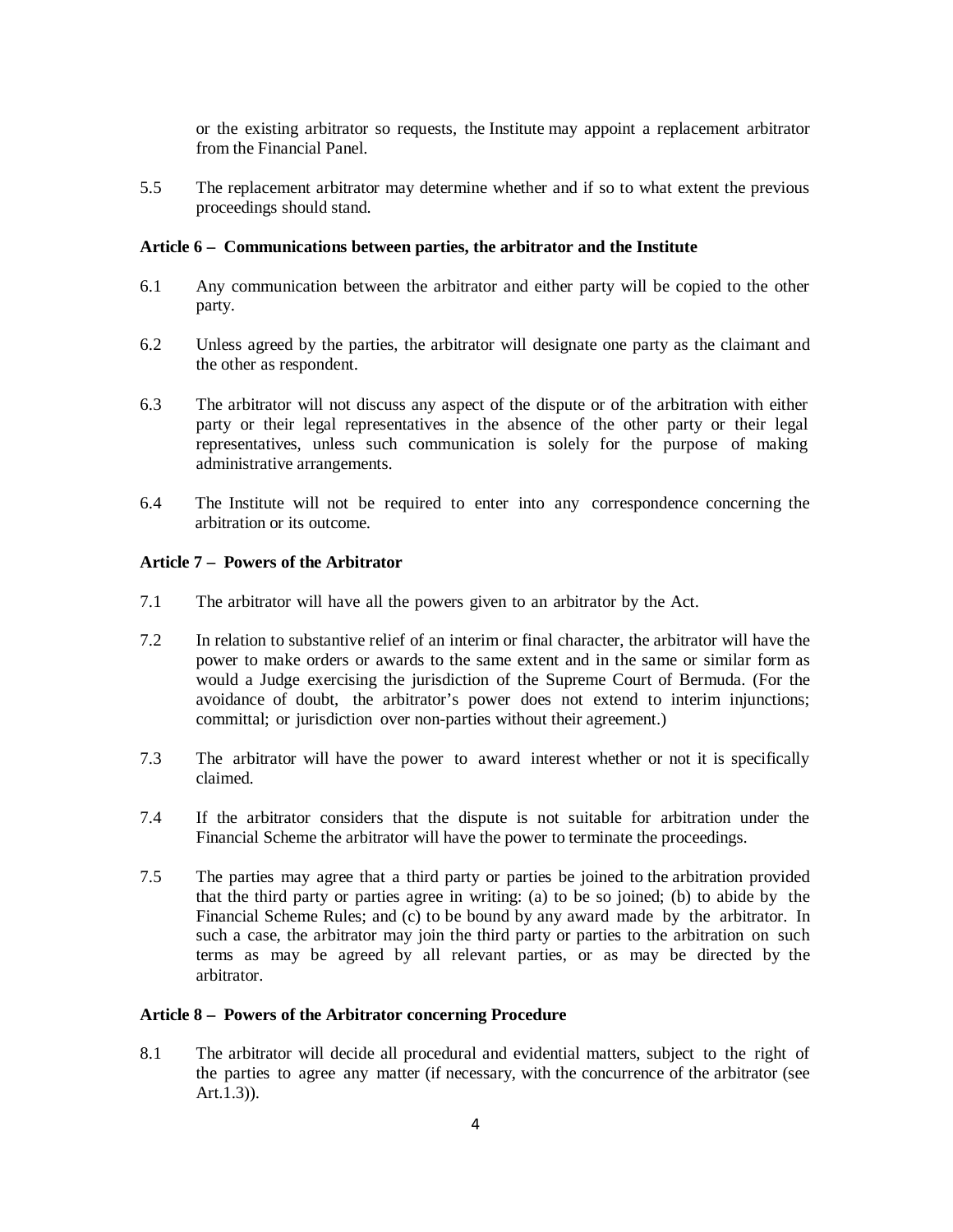- 8.2 The arbitrator may appoint experts to report on specific issues or prepare valuations on such terms as the arbitrator may direct.
- 8.3 The arbitrator may limit the number of expert witnesses to be called by any party or may direct that no expert be called on any issue or issues or that expert evidence may be called only with the permission of the arbitrator.
- 8.4 Further, and/or in particular, the arbitrator will have the power to:
	- (a) direct a party to produce information, documents or other materials in a specified manner and/or within a specified time;
	- (b) give directions in relation to any property, documents or materials which are the subject of the proceedings or as to which any question arises in the proceedings, and which are owned by or are in the possession or control of a party to the proceedings for their inspection, photographing, valuation, preservation, custody or detention by the tribunal, an expert or a party.
- 8.5 If, without showing sufficient cause, a party fails to comply with its obligations with these Rules or any directions of the arbitrator or generally, then, after giving that party due notice, the arbitrator may continue the proceedings in the absence of that party or without any written evidence or submissions on their behalf and may make an award on the basis of the evidence before him or her. This power is without prejudice to the ability of any party to seek enforcement through the Supreme Court of Bermuda.

#### **Article 9 – Form of Procedure**

- 9.1 The parties are free to agree as to the form of procedure (if necessary, with the concurrence of the arbitrator (see Art.1.3)) and, in particular, to adopt a documents-only procedure or some other simplified or expedited procedure.
- 9.2 If there is no such agreement, the arbitrator will have the widest possible discretion to adopt procedures suitable to the circumstances of the particular case.

# **Article 10 – General Procedure**

- 10.1 Generally, on commencement of the arbitration, the arbitrator will invite the parties to make submissions setting out briefly their respective views as to the nature of the dispute, the issues, what form of procedure should be adopted, the timetable and any other relevant matters.
- 10.2 If appropriate, the arbitrator may convene a preliminary meeting, telephone conference or other suitable forum for exchange of views.
- 10.3 Within a reasonable time of ascertaining the parties' views, the arbitrator will give directions and set a timetable for the procedural steps in the arbitration, including (but not limited to) the following:
	- (a) written statements of case;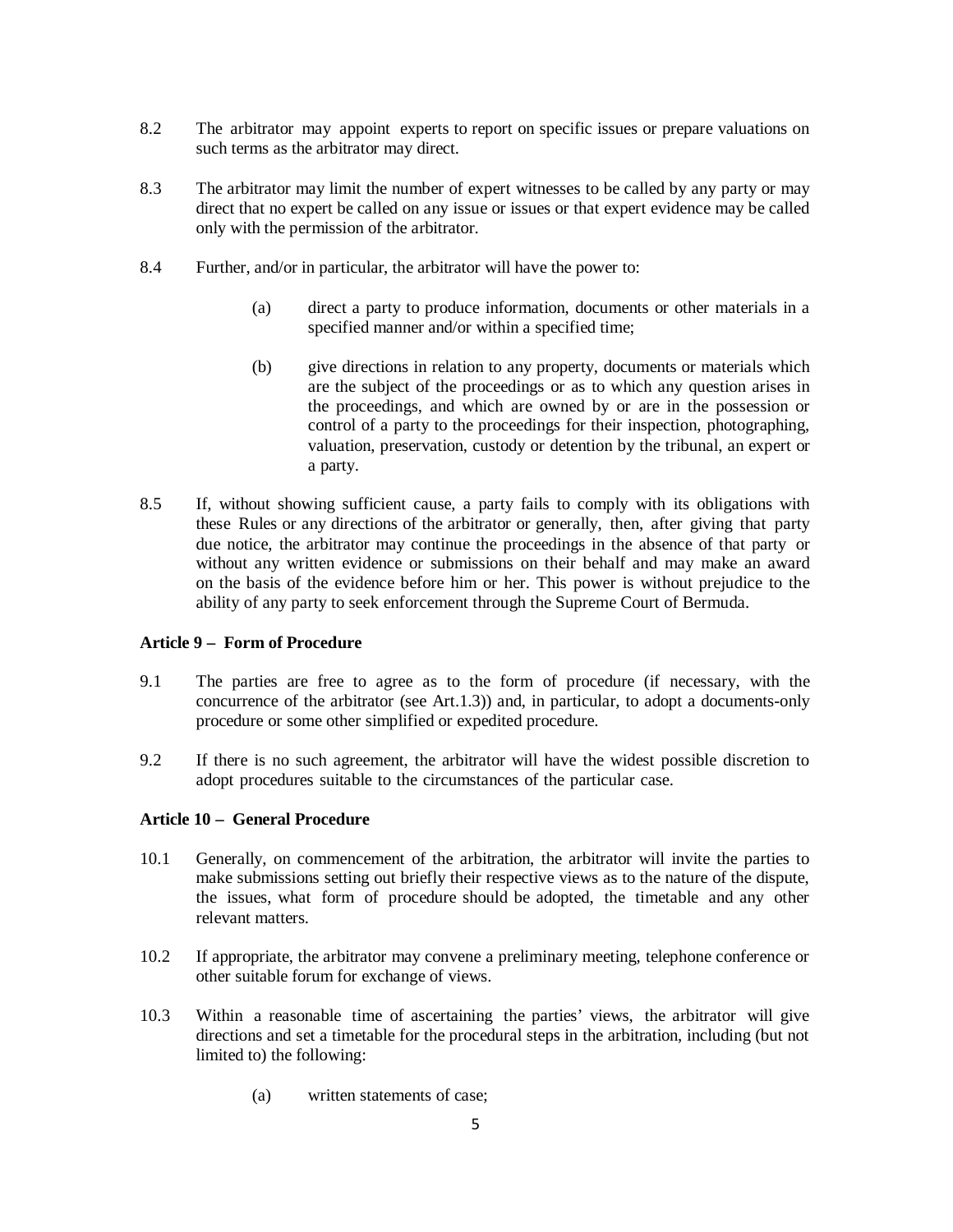- (b) disclosure and production of documents as between the parties;
- (c) the exchange of witness statements;
- (d) the number and type of expert witnesses, exchange of their reports and meetings between them;
- (e) arrangements for any meeting or hearing and the procedures to be adopted at these events;
- (f) time limits to be imposed on oral submissions or the examination of witnesses, or any other procedure for controlling the length of hearings.
- 10.4 The arbitrator may at any time direct any of the following to be delivered in writing:
	- (a) submissions on behalf of any party;
	- (b) questions to be put to any witness;
	- (c) answers by any witness to specific questions.

## **Article 11 – Applications for Directions as to procedural or evidential matters**

- 11.1 The arbitrator may direct a time limit for making or responding to applications for directions as to procedural or evidential matters.
- 11.2 Any application by a party for directions as to procedural or evidential matters will be accompanied by such evidence and/or submissions as the applicant may consider appropriate or as the arbitrator may direct.
- 11.3 A party responding to such an application will, if feasible, have a reasonable opportunity to consider and agree the order or directions proposed.
- 11.4 Any agreement will be communicated to the arbitrator promptly and will be subject to the arbitrator's concurrence, if necessary (see Art.1.3).
- 11.5 Unless the arbitrator convenes a meeting, telephone conference or other forum for exchange of views, any response to the application will be followed by an opportunity for the party applying to comment on that response; and the arbitrator will give directions within a reasonable time after receiving the applicant's comments.

# **Article 12 – Alternative Procedure**

- 12.1 In any case where it is appropriate, the parties may agree or the arbitrator may decide to adopt the procedure set out in this Article.
- 12.2 The parties may at any stage agree (with the concurrence of the arbitrator) or the arbitrator may direct any variation or addition to the following steps and/or timetable. In particular, the arbitrator may at any stage allow time for the parties to consider their positions and pursue negotiations with a view to arriving at an amicable settlement (see,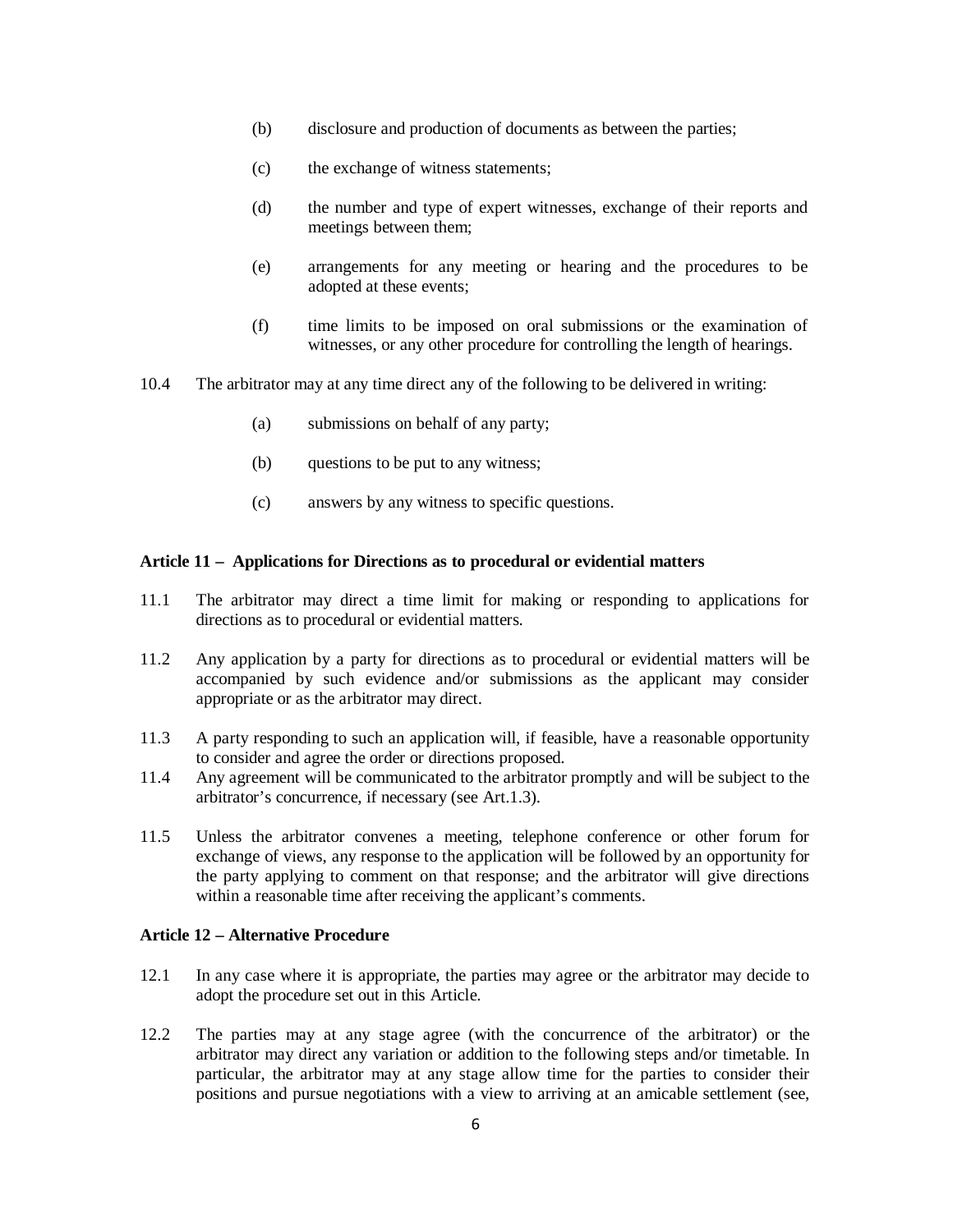also, Arts.17.1 and 17.2).

- 12.3 Within 56 days of the arbitrator communicating to the parties his or her acceptance of the appointment, each party will complete and send to the arbitrator and to the other party a sworn statement as to their financial situation together with such further evidence or information as the arbitrator may direct.
- 12.4 Within 28 days of receipt of the other party's financial statement, each party may send to the arbitrator and to the other party a questionnaire raising questions and/or requesting information and/or documents.
- 12.5 Within 14 days of receipt of a questionnaire, a party may send to the arbitrator and to the other party reasoned objections to answering any of the questions or meeting any of the requests, together with a submission as to whether a preliminary meeting is required.
- 12.6 Within 14 days of receipt of objections or, if there is a preliminary meeting, within a reasonable time after that meeting, the arbitrator will direct in respect of each party:
	- (a) which questions are to be answered and which requests are to be met, together with the time within which these things are to be done;
	- (b) which property is to be valued, who is to undertake the valuation, how they are to be appointed and the time within which the valuation is to be carried out; and
	- (c) any other steps for providing information, dealing with enquiries or clarifying issues as may be appropriate.
- 12.7 Within a reasonable time of receipt from both parties of replies to questionnaires, valuations and any other information as may have been required, the arbitrator may convene a further meeting to review progress, address outstanding issues and consider what further directions are necessary.
- 12.8 The arbitrator will give detailed directions for all further procedural steps in the arbitration including (but not limited to) the following:
	- (a) the drawing up of lists of issues and schedules of assets;
	- (b) written submissions;
	- (c) arrangements for any meeting or hearing and the procedures to be adopted at these events;
	- (d) time limits to be imposed on oral submissions or the examination of witnesses, or any other procedure for controlling the length of hearings.

### **Article 13 – Awards**

13.1 The arbitrator will deliver an award within a reasonable time after the conclusion of the proceedings or the relevant part of the proceedings.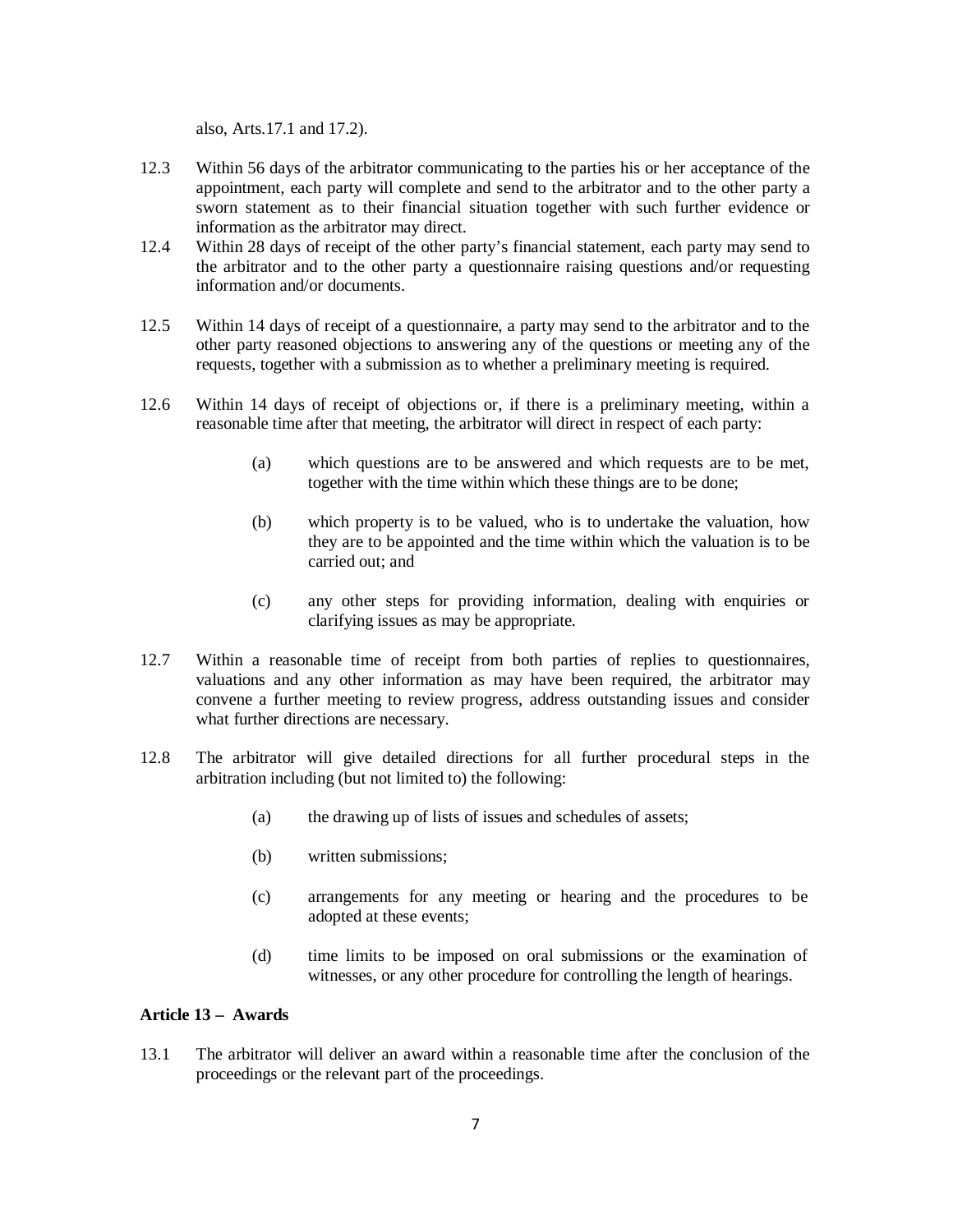- 13.2 Any award will be in writing, will state the seat of the arbitration, will be dated and signed by the arbitrator, and (unless the parties agree otherwise or the award is by consent) will contain sufficient reasons to show why the arbitrator has reached the decisions it contains.
- 13.3 Once an award has been made, it will be final and binding on the parties, subject to the following:
	- (a) any challenge to the award by any available arbitral process of appeal or review;
	- (b) insofar as the subject matter of the award requires it to be embodied in a court order (see Art.13.4), any changes which the court making that order may require;
	- (c) insofar as the award provides for continuing payments to be made by one party to another, or to a child or children, a subsequent award or court order reviewing and varying or revoking the provision for continuing payments, and which supersedes an existing award;
	- (d) insofar as the award provides for continuing payments to be made by one party to or for the benefit of a child or children, a subsequent assessment by any statutory authority in relation to the same child or children.
- 13.4 If and so far as the subject matter of the award makes it necessary, the parties will apply to an appropriate court for an order in the same or similar terms as the award or the relevant part of the award and will take all reasonably necessary steps to see that such an order is made. In this context, 'an appropriate court' means a court which has jurisdiction to make a substantive order in the same or similar terms as the award.
- 13.5 The arbitrator may refuse to deliver an award to the parties except upon full payment of his or her fees or expenses. Subject to this entitlement, the arbitrator will send a copy of the award to each party or its legal representatives.

# **Article 14 – Costs**

- 14.1 In this Article any reference to costs is a reference to the costs of the arbitration including the fees and expenses of the Institute, unless otherwise indicated.
- 14.2 The arbitrator may require the parties to pay his or her fees and expenses accrued during the course of the arbitration at such interim stages as may be agreed with the parties, and in the absence of agreement, at reasonable intervals.
- 14.3 The arbitrator may order either party to provide security for the arbitrator's fees and expenses.
- 14.4 Unless otherwise agreed by the parties, the arbitrator will make an award allocating costs as between the parties in accordance with the following general principle:
	- (a) the parties will bear the arbitrator's fees and expenses and the fees and expenses of the Institute in equal shares;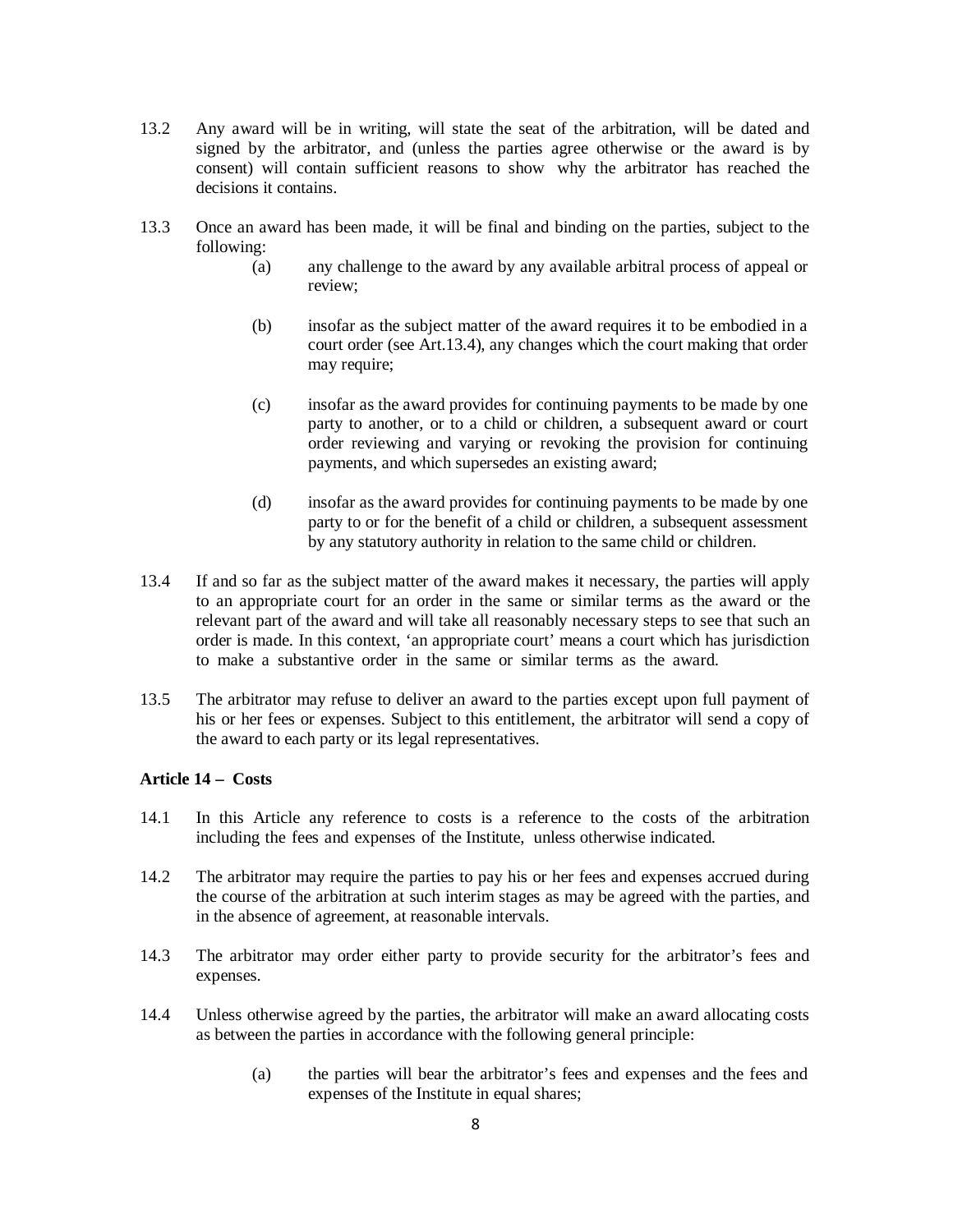(b) there will be no order or award requiring one party to pay the legal or other costs of another party.

This principle is subject to the arbitrator's overriding discretion set out in Art.14.5.

- 14.5 Where it is appropriate to do so because of the conduct of a party in relation to the arbitration (whether before or during it), the arbitrator may at any stage order that party:
	- (a) to bear a larger than equal share, and up to the full amount, of the arbitrator's fees and expenses and the fees and expenses of the Institute;
	- (b) to pay the legal or other costs of another party;

and may make an award accordingly.

- 14.6 In deciding whether, and if so, how to exercise the discretion set out in Art.14.5, the arbitrator will have regard to the following:
	- (a) any failure by a party to comply with these Rules or any order or directions which the arbitrator considers relevant;
	- (b) any open offer to settle made by a party;
	- (c) whether it was reasonable for a party to raise, pursue or contest a particular allegation or issue;
	- (d) the manner in which a party has pursued or responded to a claim or a particular allegation or issue;
	- (e) any other aspect of a party's conduct in relation to the arbitration which the arbitrator considers relevant; and
	- (f) the financial effect on the parties of any costs order or award.
- 14.7 Unless the parties agree otherwise, no offer to settle which is not an open offer to settle shall be admissible at any stage of the arbitration.
- 14.8 These rules as to costs will not apply to applications made to the court where costs fall to be determined by the court.

## **Article 15 – Conclusion of the Arbitration**

- 15.1 The arbitration will be terminated if:
	- (a) a party to the arbitration agreement dies;
	- (b) a party to the arbitration agreement lacks, or loses, capacity unless a receiver is appointed under the Mental Health Act 1968 in relation to that party and has the power so to act, the receiver decides, in his or her discretion, to continue with the arbitration;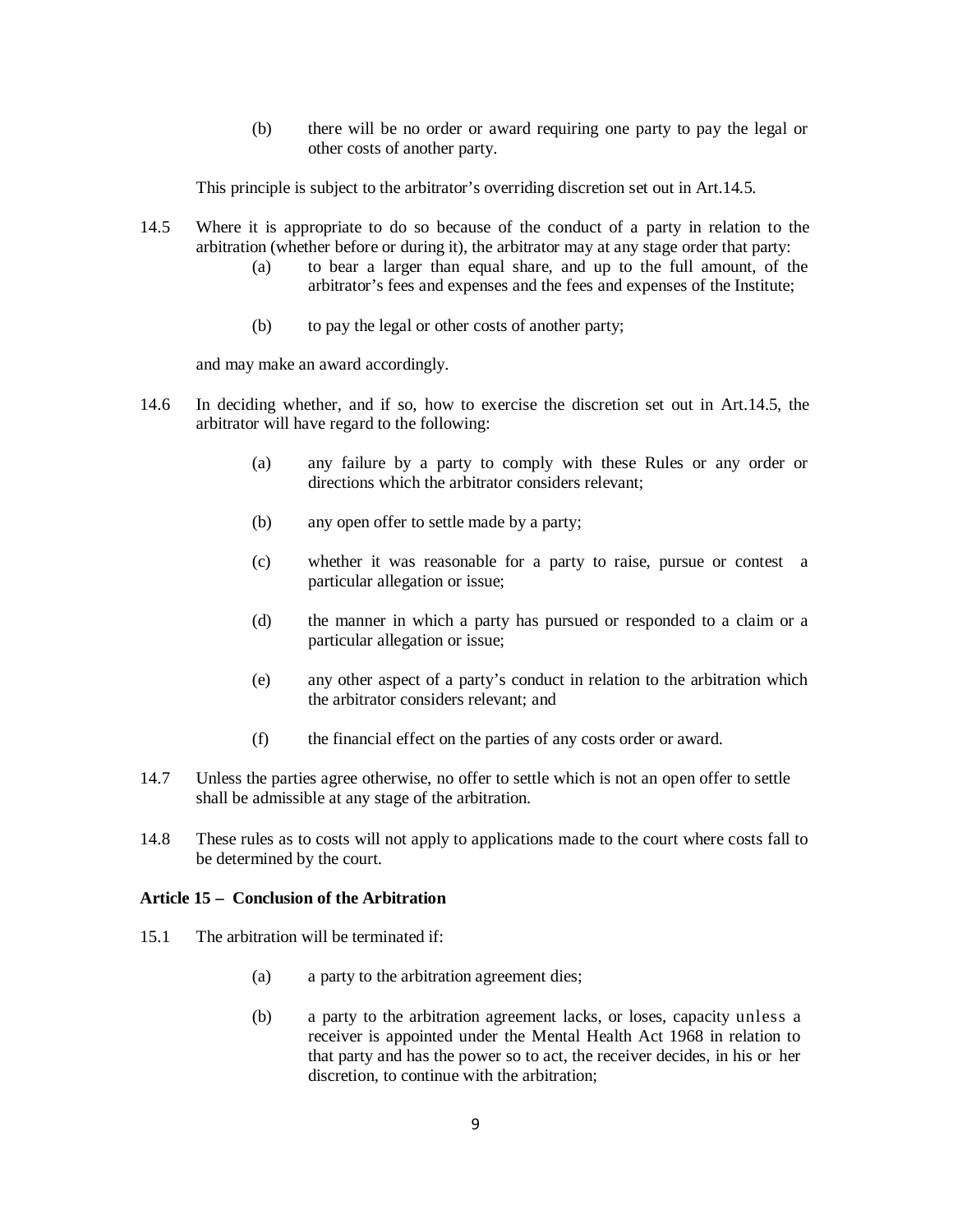- (c) the arbitrator considers that the dispute is not suitable for arbitration under the Financial Scheme and terminates the proceedings;
- (d) the parties settle the dispute and the arbitrator terminates the proceedings;
- (e) the parties agree in writing to discontinue the arbitration and notify the arbitrator accordingly;
- (f) the arbitrator makes a final award.

#### **Article 16 – Confidentiality**

- 16.1 The general principle is that the arbitration and its outcome are confidential, except insofar as disclosure may be necessary to challenge, implement, enforce or vary an award or as may be compelled by law.
- 16.2 All documents, statements, information and other materials disclosed by a party will be held by any other party and their legal representatives in confidence and used solely for the purpose of the arbitration, unless otherwise agreed by the disclosing party or compelled by law.
- 16.3 Any transcript of the proceedings will be provided to all parties and to the arbitrator. It will similarly be confidential and used solely for the purpose of the arbitration, implementation or enforcement of any award or applications to the court, unless otherwise agreed by the parties or compelled by law.
- 16.4 The arbitrator will not be called as a witness by any party either to testify or to produce any documents or materials received or generated during the course of the proceedings in relation to any aspect of the arbitration, unless with the agreement of the arbitrator or compelled by law.

## **Article 17 – General**

- 17.1 At relevant stages of the arbitration, the arbitrator may encourage the parties to consider using an alternative dispute resolution procedure other than arbitration, such as mediation, negotiation or early neutral evaluation, in relation to the dispute or a particular aspect of the dispute.
- 17.2 If the parties agree to use an alternative dispute resolution procedure such as mediation, negotiation or early neutral evaluation, then the arbitrator will facilitate its use and may, if appropriate, stay the arbitration or a particular aspect of the arbitration for an appropriate period of time for that purpose.
- 17.3 In the event that the dispute is settled (following a mediation or otherwise), the parties will inform the arbitrator promptly. Fees and expenses accrued and due to the arbitrator by that stage will remain payable.
- 17.4 The parties will inform the arbitrator promptly of any proposed application to the court and will provide him or her with copies of all documentation intended to be used in any such application.